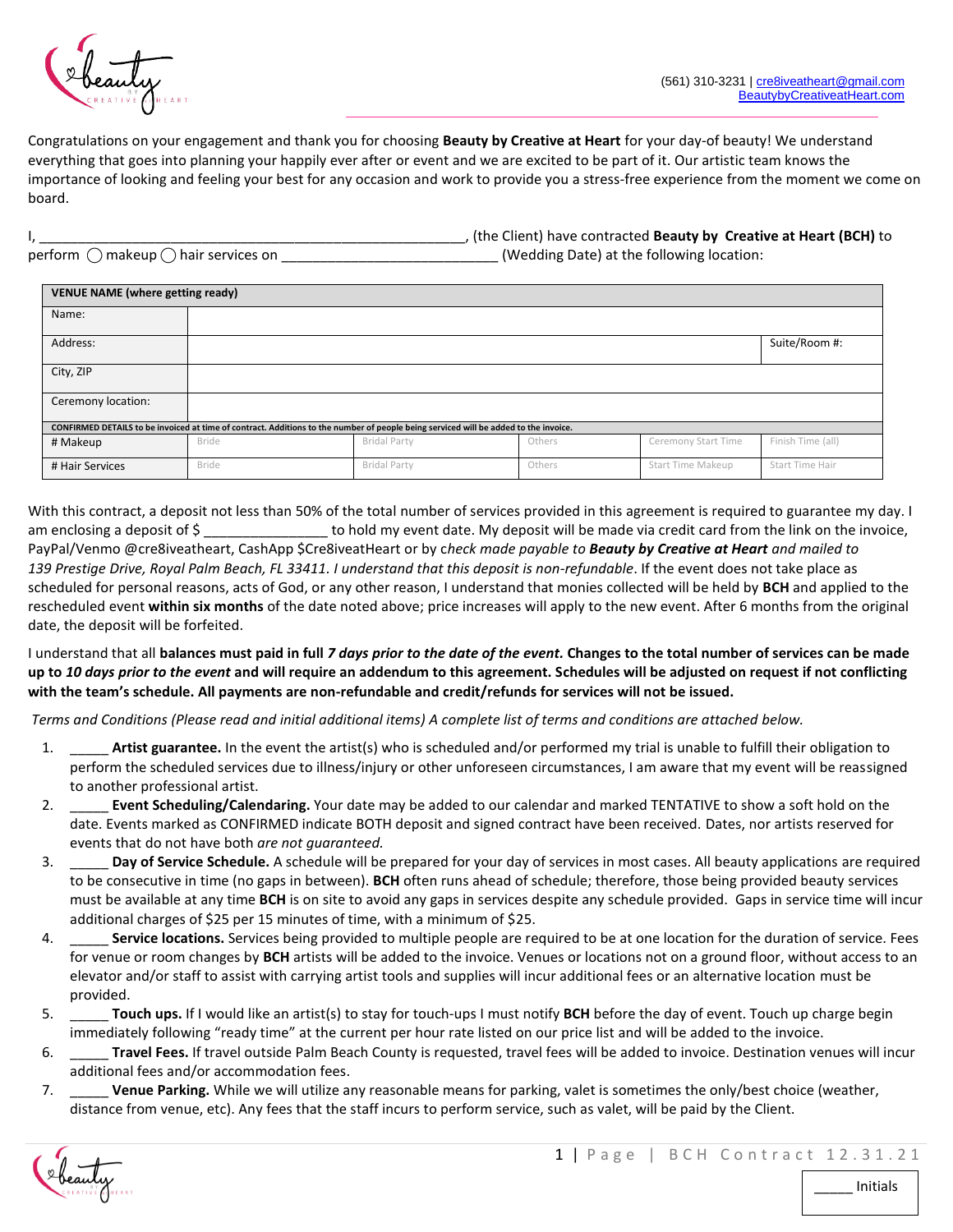- 8. \_\_\_\_\_ **Allergic Reaction: BCH** nor its independent contractors will be held responsible in the event of an allergic reaction and/or breakouts because of the products used. I understand that it is my responsibility to inform those beforehand of any known allergies / sensitivities to cosmetic products. For specific concerns, **BCH** artists are happy to use client's makeup or products.
- 9. \_\_\_\_\_ **Contagious Illness: BCH** nor its independent contractors will not be held liable for any illness that may occur as a result of **any**  contagious illness, pandemic, flu, cold, rashes, etc. The independent contractors take all precautions to ensure the safety and wellness of clients, and themselves; as a result, artists may refuse service to any client showing any disorder including, but not limited to **any**  contagious illness, flu, cold, rashes, skin/hair disorders, etc. **BCH** will not apply makeup or use artist' tools to an area on the face or body that has visible cold sores or open wounds of any kind.
- 10. \_\_\_\_\_ **Insurance and other fees.** Occasionally venues require additional liability insurance be provided for vendors to work on site. The cost of such policies will be added to the invoice and paid by the client.
- 11. Gratuity. Gratuity will be added to all invoices and is optional and for your convenience only. The amount can be changed at your discretion and can be paid before, on or after the date of your event using the link provided. No part of gratuity amount is considered for the deposit or final payment due.
- 12. \_\_\_\_\_ **Photos. BCH** is granted permission to use photographs for promotional use on website or social media and in artist portfolios and print unless otherwise noted here.
- \_\_\_\_\_\_\_\_\_\_\_\_\_\_\_\_\_\_\_\_\_\_\_\_\_\_\_\_\_\_\_\_\_\_\_\_\_\_\_\_\_\_\_\_\_\_\_\_\_\_\_\_\_\_\_\_\_\_\_\_\_\_\_\_\_\_\_\_\_\_\_\_\_\_\_\_\_\_\_\_\_\_\_\_\_\_\_\_\_\_\_\_\_\_\_\_\_\_\_\_\_\_\_\_\_\_ 13. \_\_\_\_\_ **Service Add-ons and unexpected conditions.** Additional services may be added the day of my event; however, services will be performed after all other pre-paid services have been completed. Services must be prior to services being rendered in cash or other immediate payment method. Checks are not accepted. Artist may take Venmo, Cash App or PayPal for payment at their own discretion or payment may be made to the team's account(s). Services for conditions not known at the time of invoicing and contract (such as long, thick hair, added extensions, etc.) will be collected in cash prior to services. Please use the space below to describe the services **BCH** artists should expect.

**Bride & Bridal Party Attendants/Additional Persons Receiving Services** (Please provide specific services and descriptions below for accurate invoicing and scheduling. Omissions for conditions such as long, thick hair, etc. will be collected in cash day-of or added to the invoice. We recommend that inspiration photos, as well as photos of yourself and party be provided.)

| Name | Service (A/B or traditional makeup, Hair, Thick/Long/Short/Curly, Updo<br>Extensions, Blowout, etc.) | Additional Information |
|------|------------------------------------------------------------------------------------------------------|------------------------|
| Name | Service (A/B or traditional makeup, Hair, Thick/Long/Short/Curly, Updo<br>Extensions, Blowout, etc.) | Additional Information |
| Name | Service (A/B or traditional makeup, Hair, Thick/Long/Short/Curly, Updo<br>Extensions, Blowout, etc.) | Additional Information |
| Name | Service (A/B or traditional makeup, Hair, Thick/Long/Short/Curly, Updo<br>Extensions, Blowout, etc.) | Additional Information |
| Name | Service (A/B or traditional makeup, Hair, Thick/Long/Short/Curly, Updo<br>Extensions, Blowout, etc.) | Additional Information |
| Name | Service (A/B or traditional makeup, Hair, Thick/Long/Short/Curly, Updo<br>Extensions, Blowout, etc.) | Additional Information |
| Name | Service (A/B or traditional makeup, Hair, Thick/Long/Short/Curly, Updo<br>Extensions, Blowout, etc.) | Additional Information |
| Name | Service (A/B or traditional makeup, Hair, Thick/Long/Short/Curly, Updo<br>Extensions, Blowout, etc.) | Additional Information |
| Name | Service (A/B or traditional makeup, Hair, Thick/Long/Short/Curly, Updo<br>Extensions, Blowout, etc.) | Additional Information |
| Name | Service (A/B or traditional makeup, Hair, Thick/Long/Short/Curly, Updo<br>Extensions, Blowout, etc.) | Additional Information |
| Name | Service (A/B or traditional makeup, Hair, Thick/Long/Short/Curly, Updo<br>Extensions, Blowout, etc.) | Additional Information |
| Name | Service (A/B or traditional makeup, Hair, Thick/Long/Short/Curly, Updo<br>Extensions, Blowout, etc.) | Additional Information |
| Name | Service (A/B or traditional makeup, Hair, Thick/Long/Short/Curly, Updo<br>Extensions, Blowout, etc.) | Additional Information |

## **Additional Beauty by Creative at Heart Terms and Conditions**

**THE CONTRACT** will be signed by the person booking services for a particular session and will specify the location services are to be rendered, date, time, number of persons receiving makeup service, and, if need be, what time each person will have reserved. If services for more than one person are being booked, all deposits must be paid at the time of contract signing to guarantee each reservation. Due to the possibility of schedule conflicts, additional services added after contract signing or changes made to the location, date, and time of event will be done at the sole discretion of Beauty by Creative at Heart [BCH] and/or representatives. This agreement is made between the person(s) booking / contracting the services of BCH [hereafter referred to as Client].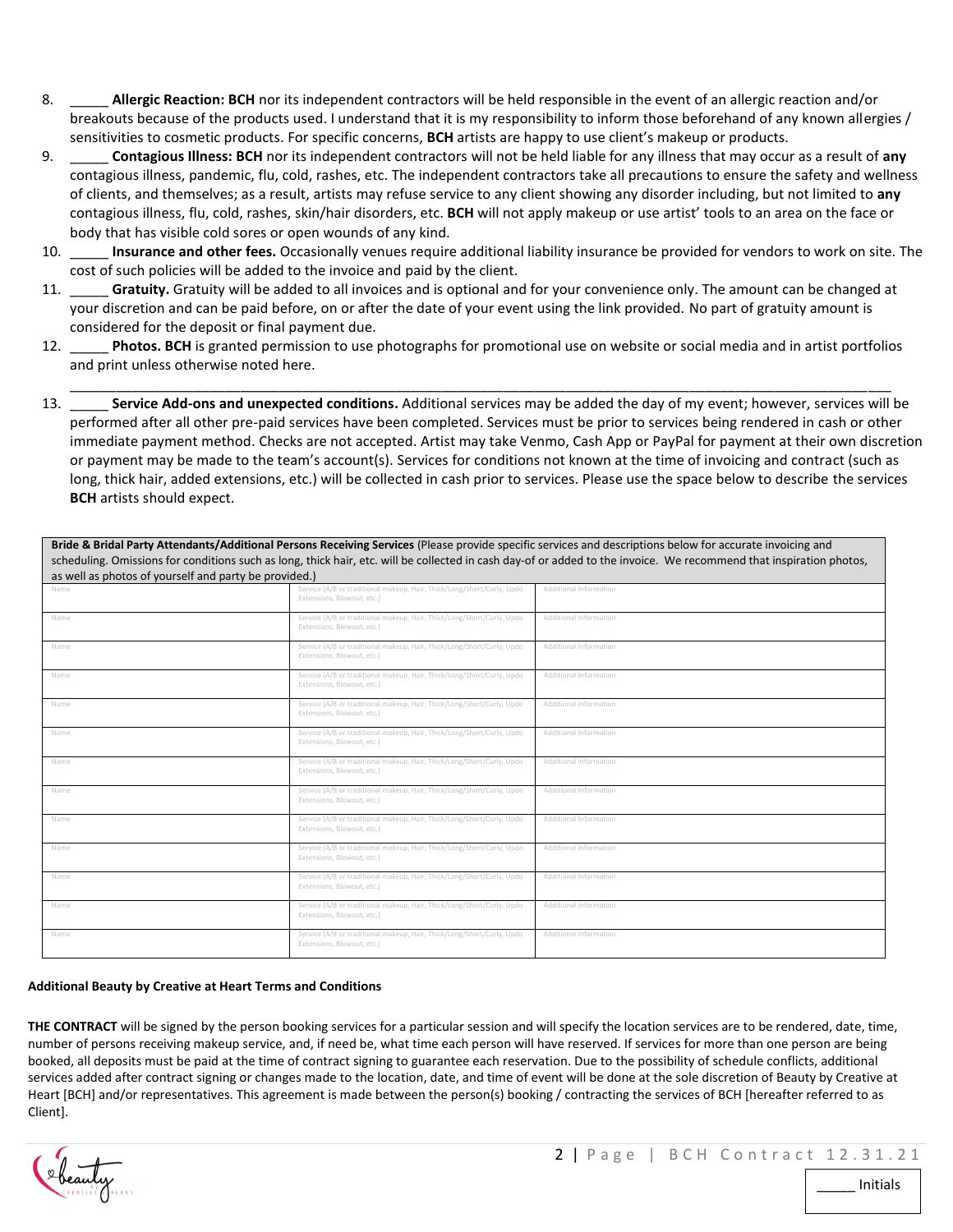**DESCRIPTION OF SERVICE** I agree that I am paying for hair and makeup services provided by the independent beauty artists at Beauty by Creative at Heart. Beauty by Creative at Heart is a collaboration of independent artists that have agreed to provide services as a team to simplify wedding and event planning for its clients.

**BOOKINGS:** To secure a date and artists available, a signed contract is required with a 50% deposit due at the time of signing. The deposit is **nonrefundable** and **non-transferable**. Please be advised, dates and scheduled times, as well as reserved artists will only be guaranteed when a signed contract *and* deposit are received.

**BOOKING TIMES:** Contract will contain estimated start and end times. Each service requires a certain length of time to be finished and is not to exceed time limit. When reserving your date, book accordingly. Any additional beauty needs outside contract will only be performed at the discretion of the artist. All persons involved in beauty appointments need to be available at the scheduled time of said appointment to not break the contract. All beauty applications for more than one person must be at the same location and consecutive in time (no gaps in between).

**EARLY CALL TIMES:** A minimum \$50 fee per artist will be charged for appointment times scheduled before 7:00 a.m. Additional early fees will be added at a rate of \$25 per 30-minute increment, including travel time exceeding 30 minutes to meet an early start time.

**DELAYS:** A late fee of \$25.00 will be charged for every 15 minutes of delay when a client is late or not available at time of scheduled service, or if scheduled service exceeds allotted time because of client delays.

**DOUBLE BOOKING CLAUSE:** Due to potential scheduling conflicts, if any person not available for an appointed booking time, then his or her makeup may be canceled (at the sole discretion of the artist) or another client scheduled will be taken in their place to avoid gaps in time. All deposit monies are nonrefundable if service is not performed on the day of the event.

**INVOICING AND PAYMENT:** Weddings and events are invoiced based on the contract agreement between client and **BCH**. Changes in the number and type of services may require an updated agreement and invoices will be updated. Payments can be made toward the invoice using the link provided and may be shared for payments made by others. **BCH** will not provide separate invoices for individuals within the same party for the event. Gratuity is added to all invoices for your convenience and is optional. The amount of gratuity can be changed at the discretion of the client and is not considered as part of the deposit or final payment obligations. **The final balance is due 7 days prior to the event to avoid delays on the day of the event.** The person(s) responsible for the entire balance of payment is the person(s) who has signed the booking contract. Acceptable forms of payment are cash, PayPal, credit card (additional fees may apply), cashier's check or money order made payable to Beauty by Creative at Heart - no personal checks are accepted.

**A credit card must be held on file for final payments, additional services rendered and unexpected conditions. Although we do not expect that there are additional fees other than those discussed prior to the day of, any unexpected services or discrepancies will be invoiced following the event, all additional charges will be disclosed prior to charging a card on file. A completed credit card form is attached. \*Please select the option on the invoice to save card on**  file when making initial payment.

**TRIALS:** A trial is available for all services. We recommend trial runs be scheduled 2-6 months prior to the event date. Costs for each trial service is \$ and is limited to 90 minutes per service. Trials will be held at your location in most cases, however, we reserve the right to make alternative arrangements for a location closer to our main location or the artists. Charges for trial(s) are a separate fee and are due on or before the date of service. Trial services will be invoiced and can be paid by direct link prior to the trial service(s). Trial services paid the day of are to be paid directly to each artist in cash or another immediate form of payment [no checks are accepted]. Gratuity is added to all invoices for your convenience and is optional. The amount of gratuity can be changed at the discretion of the client and is not considered as part of payment of services. If you are more than 15 minutes late for your appointment, it may be canceled due to scheduling conflicts that may occur because of a delay and a late fee of \$25 will be applied to the final bill. Please call at least one (1) day in advance to reschedule a trial. Trial services exceeding 90 minutes due to multiple style changes or excess requests made by the client will incur a \$25 fee for each 15-minute increment.

**TRIAL CANCELLATION:** Cancellations are required 10 or more days prior to any booked date, and no less than 48 hours before the scheduled appointment. In the event Client cancels the appointment less than 48 hours prior to the scheduled date, Client will pay a minimum fee of \$50 per artist. Additionally, if the client fails to show-up to an appointment without contacting **BCH** via phone, the client will pay the full amount of service scheduled for. If an artist cancels at any time or is unable to perform her duties for any reason, 100% of the deposit paid will be refunded within two (2) weeks. Client agrees that the refund of 100% of the deposit is the only liability to **BCH** and all its owners, employees, and agents.

**SERVICE LOCATION AND REQUIREMENTS:** Location of service for the day-of-event in most cases will be at the discretion of the client, but there are certain requirements the artist(s) needs to complete the service(s). The work area for **BCH** artists must be on the ground floor or have access to a working elevator to transport tools, equipment, and supplies. Alternatively, arrangements must be made for assistance to carry artist's tools up stairs, in awkward, crowded spaces, or any undesirable spaces that make it difficult to navigate, etc. All services are to be completed at one location. **BCH** artists will not relocate without prior arrangement and additional fees will apply. A "set up" table/work area needs to be made available for each artist at the location. Working electrical outlets and/or extension cords if necessary must also be made available for use by the artist(s). Artist(s) may bring lighting, however, additional lighting either natural light or by lamps, is necessary for services to be performed properly. A low chair is requested for each hair artist and high bar stools for each makeup artist (although many have their own chair).

**TRAVEL FEE:** Travel fees will be charged for locations 30 miles outside of 33411 or artist location. **Travel fees will be invoiced per artist, per mile, per hour.** Estimated mileage: \$ ere mile/vehicle; estimated number of miles entity inumber of artists hired in the satist time \$\_\_\_\_\_\_\_\_\_\_\_\_\_\_, per hour of travel x \_\_\_\_\_\_\_\_\_\_\_ hours round trip.

**ACCOMMODATIONS and AIRFARE:** Accommodations must be made at the expense of the client for morning start times to venues more than \_\_\_\_\_\_ hours from the venue where services are taking place. All costs for travel to a booked event are to be paid by client. Costs may include, but are not limited to airfare, hotel, transportation and/or mileage, parking, per diem, service incidentals and all taxes.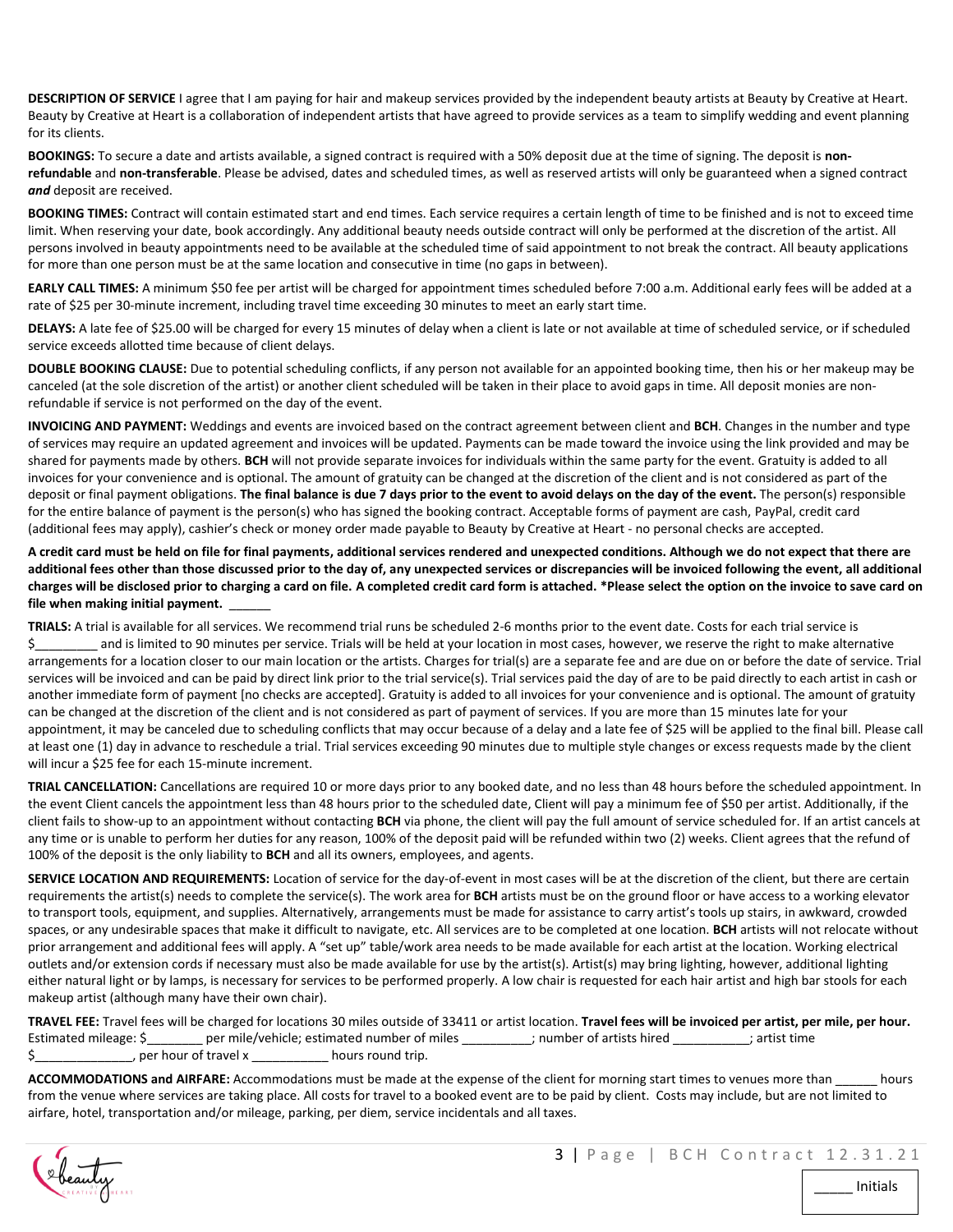**SATISFACTION GUARANTEED:** Services will be completed to the client's satisfaction but is not to exceed the allotted time. Ample time is given for each client's service upon booking. The independent artists and Beauty by Creative at Heart are hired based on the reputation, reviews, images of our work, etc. Our ultimate goal is for our clients to be exceedingly happy with the services and quality of work they receive and give them the look they desire for any event and wedding. Acceptance of completed service by the client is an acknowledgment by the client that service is done to his / her satisfaction. We also recognize that despite our best efforts, not all expectations can be met. If for any reason you are dissatisfied with the services despite our best efforts, please call or text us directly at 561.310.3231 to schedule a consultation.

**LIMIT OF LIABILITY:** The health and safety of our clients are extremely important, and our independent artists use extreme caution with all tools, supplies, and temporary work areas used to provide hair and makeup services. By accepting these terms, you agree that the independent artists and Beauty by Creative at Heart are not liable for any damages resulting from the services provided including but not limited to allergic or other adverse reactions or injury due to the beauty services provided.

You agree and acknowledge that artists use tools that require electricity and occasionally outlets are not located near the work area. Electrical wires may be in the area where services are provided and you acknowledge and agree that the independent artists and Beauty by Creative at Heart shall not be liable for any injury sustained during the scope of the service times as a result of a fall or injury.

You agree and acknowledge, that tools used may be hot and can cause injury. We require that small children and/or pets not be permitted around the workstations of artists.

You agree to make known any sensitivities to products prior to services being rendered. You acknowledge that products used can cause allergic or adverse reactions and you agree that the independent artists and Beauty by Creative at Heart shall not be liable in the event a reaction occurs. We are happy to use the makeup / products / tools provided by those being serviced for extreme allergies or any other condition.

**ANTI-DISCRIMINATION STATEMENT** We do not discriminate on the basis of race, ethnicity, class, color, sexuality, gender, religion, age, nationality, disability, marital status, or military status, in any of our activities or operations.

**RIGHT TO REFUSE SERVICE BCH** artists treat all clients with dignity and respect and expect the same in return. BCH artists have the right to refuse service if they feel threatened, feel they are being mistreated, being screamed at, belittled, and/or the client(s) are acting unreasonably and refusing to comply in order for the schedule to run on time.

**PANDEMIC CLAUSE:** If **BCH** artists have been assigned to your wedding day or event, **BCH** reserves the right to make changes to your beauty team in the event you or your venue, church, vendor, or other entity involved in your wedding or occasion requires testing to be onsite or participate in your wedding day preparation. **BCH** will not incur any costs involved with required testing. Any costs associated with time needed to take required tests will be invoiced per artist to the client. This would include lost hourly wages and travel to and from a testing facility. We recommend full disclosure be provided prior to hiring **BCH**. The client will also be responsible for any additional trials if one has already been completed by an artist who chooses not to be tested.

Furthermore, **BCH** will not disclose ANY personal medical information to any person or business.

**USE OF IMAGE:** BCH and its representatives may use on its website – and / or in any brochure, flyer, or other advertising it deems necessary – any and all photographs, video, audio, and any other digitally or chemically stored media that is captured or recorded by BCH and any and all of its representatives or agents. Client(s) agree to release all claims regarding use of his / her image for such purposes. Client(s) also agrees to release name and contact information of professional photographers and / or videographers used for recording any event for which the artist(s) has been contracted. Client(s) agree to release to BCH use of said photographers / videographer's photographs and recordings.

The signed agreement serves as a release to client(s) photographer / videographer and authorizes them to release to BCH and its owners, agents, and employees any photographs / recordings to use on any promotional materials BCH deems necessary.

**SEVERABILITY:** If any provision or provisions of this Agreement shall be held to be invalid, illegal, unenforceable or in conflict with any of the law(s) of any jurisdiction, the validity, legality, and enforceability of the remaining provisions shall not in any way be affected or impaired thereby.

**REFUND POLICY** Deposits and subsequent payments made toward a scheduled wedding or event are non-refundable. Artists are booked and subsequently refuse/deny services to others to reserve your date and expect that they are working and being paid for a reserved date.

If there are scheduling changes to an event or wedding and changes in those receiving services, monies already paid will be applied to those new to the schedule, however, no refunds are provided for a reduction in the number of people and services scheduled and reserved.

**CANCELLATION POLICY** In the event the client cancels the service(s) for a wedding or event less than 10 days prior to the reserved date, the client is liable for the full remainder of the balance, especially during busy seasons.

*Postponements* An event may be postponed in most cases without penalties, however a change in company pricing will be applied to the invoice due for the new date, when applicable. If there are any scheduling conflicts, alternate dates can be discussed. Monies paid toward an event will be applied to the future date within 6 months, after that time, the monies collected are forfeited.

If a client wishes to reschedule a personal service (i.e., engagement session, bridal trial, photoshoot, etc.) within 48 hours, a \$30 rebooking fee may be added to the next booked session depending on scheduling.

**FORCE MAJEURE** In the event of unforeseen circumstances and conditions beyond our control which prevent services being rendered, including weather, pandemic events, mass closures, etc., Beauty by Creative at Heart will work with you to reschedule services for an event or wedding scheduled on or during the time originally scheduled. All monies collected will be held and applied to a future date within one (1) year of the original date scheduled and reserved. Refunds will not be provided during that time and in most cases are not refundable after the one-year mark. Partial refunds are considered on a case-by-case basis and MAY be provided but are not guaranteed.

\_\_\_\_\_ Initials